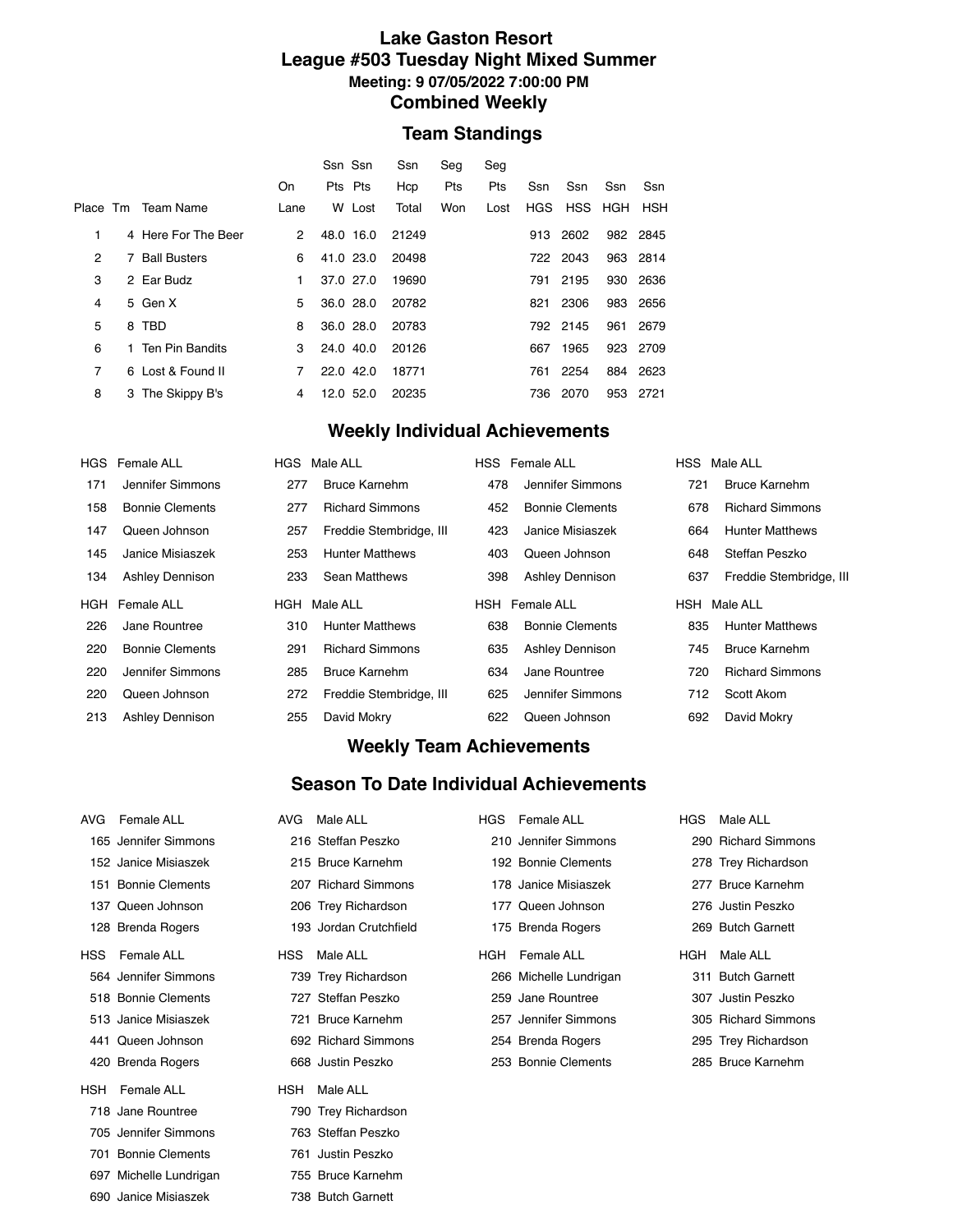## **Season To Date Team Achievements**

#### HGS

913 Here For The Beer

| 821 Gen X           | <b>HSS</b>             | <b>HGH</b>            | <b>HSH</b>             |
|---------------------|------------------------|-----------------------|------------------------|
| 792 TBD             | 2602 Here For The Beer | 983 Gen X             | 2845 Here For The Beer |
| 791 Ear Budz        | 2306 Gen X             | 982 Here For The Beer | 2814 Ball Busters      |
| 761 Lost & Found II | 2254 Lost & Found II   | 963 Ball Busters      | 2721 The Skippy B's    |
|                     | 2195 Ear Budz          | 961 TBD               | 2709 Ten Pin Bandits   |
|                     | 2145 TBD               | 953 The Skippy B's    | 2679 TBD               |

# **Individual Averages**

|                         | <b>Curr Scr Total Total</b> |     |      |       |     |                     |     | Ent |     |     |
|-------------------------|-----------------------------|-----|------|-------|-----|---------------------|-----|-----|-----|-----|
| <b>Bowler Name</b>      | ID                          | Avg |      | Games |     | HGH HSH HGS HSS Avg |     |     |     | НСР |
| 1<br>Team               | <b>Ten Pin Bandits</b>      |     |      |       |     |                     |     |     |     |     |
| <b>Hugh Fowler</b>      | 696                         | 139 | 3339 | 24    | 258 | 702                 | 182 | 466 | 126 | 72  |
| Jane Rountree           | 50                          | 116 | 2443 | 21    | 259 | 718                 | 156 | 409 | 132 | 93  |
| Mary Baker              | 913                         | 132 | 1194 | 9     | 251 | 699                 | 179 | 483 | 140 | 79  |
| Queen Johnson           | 714                         | 137 | 3303 | 24    | 252 | 680                 | 177 | 441 | 137 | 74  |
| $\mathbf{2}$<br>Team    | Ear Budz                    |     |      |       |     |                     |     |     |     |     |
| Rayann Libbey           | 990                         | 139 | 417  | 3     | 202 | 606                 | 139 | 417 | 149 | 72  |
| Jeremy Libbey           | 991                         | 159 | 3345 | 21    | 254 | 700                 | 195 | 508 | 165 | 54  |
| Jennifer Simmons        | 740                         | 165 | 3963 | 24    | 257 | 705                 | 210 | 564 | 167 | 49  |
| <b>Richard Simmons</b>  | 695                         | 207 | 4977 | 24    | 305 | 737                 | 290 | 692 | 191 | 11  |
| Team<br>3               | The Skippy B's              |     |      |       |     |                     |     |     |     |     |
| <b>Bonnie Clements</b>  | 668                         | 151 | 3643 | 24    | 253 | 701                 | 192 | 518 | 152 | 62  |
| Brenda Rogers           | 670                         | 128 | 3088 | 24    | 254 | 675                 | 175 | 420 | 132 | 82  |
| Larry Woods             | 982                         | 173 | 3644 | 21    | 264 | 699                 | 223 | 576 | 181 | 42  |
| <b>Butch Garnett</b>    | 516                         | 179 | 3222 | 18    | 311 | 738                 | 269 | 612 | 173 | 36  |
| 4<br>Team               | <b>Here For The Beer</b>    |     |      |       |     |                     |     |     |     |     |
| Justin Peszko           | 1032                        | 190 | 3996 | 21    | 307 | 761                 | 276 | 668 | 185 | 27  |
| <b>Trey Richardson</b>  | 979                         | 206 | 4956 | 24    | 295 | 790                 | 278 | 739 | 196 | 12  |
| Steffan Peszko          | 970                         | 216 | 5199 | 24    | 271 | 763                 | 258 | 727 | 193 | 3   |
| Jordan Crutchfield      | 972                         | 193 | 4067 | 21    | 253 | 734                 | 223 | 647 | 191 | 24  |
| 5<br>Team               | Gen X                       |     |      |       |     |                     |     |     |     |     |
| Michelle Lundrigan      | 1034                        | 96  | 2033 | 21    | 266 | 697                 | 149 | 346 | 84  | 111 |
| <b>Adrian Adkins</b>    | 916                         | 175 | 3151 | 18    | 271 | 723                 | 234 | 597 | 180 | 40  |
| Dan Lundrigan           | 1029                        | 192 | 4424 | 23    | 284 | 718                 | 257 | 637 | 203 | 25  |
| <b>Bruce Karnehm</b>    | 732                         | 215 | 5168 | 24    | 285 | 755                 | 277 | 721 | 213 | 4   |
| Team<br>6               | Lost & Found II             |     |      |       |     |                     |     |     |     |     |
| <b>Cliff Sumner</b>     | 1035                        | 107 | 1286 | 12    | 242 | 671                 | 133 | 356 | 96  | 101 |
| Bob Vosburg             | 959                         | 127 | 1150 | 9     | 230 | 641                 | 147 | 418 | 139 | 83  |
| <b>Bill Watson</b>      | 177                         | 142 | 3431 | 24    | 256 | 735                 | 182 | 513 | 149 | 70  |
| Marcus Willis, Sr       | 895                         | 174 | 3839 | 22    | 274 | 729                 | 236 | 615 | 177 | 41  |
| Team<br>7               | <b>Ball Busters</b>         |     |      |       |     |                     |     |     |     |     |
| Janice Misiaszek        | 874                         | 152 | 3658 | 24    | 237 | 690                 | 178 | 513 | 152 | 61  |
| Thomas Janiszewski      | 164                         | 127 | 3057 | 24    | 235 | 667                 | 148 | 412 | 130 | 83  |
| Jane Akom               | 984                         | 73  | 1319 | 18    | 232 | 662                 | 97  | 257 | 70  | 132 |
| Scott Akom              | 985                         | 160 | 3376 | 21    | 254 | 712                 | 196 | 544 | 169 | 54  |
| 8<br>Team               | TBD                         |     |      |       |     |                     |     |     |     |     |
| <b>Clarence Mathews</b> | 138                         | 162 | 3893 | 24    | 258 | 703                 | 209 | 538 | 156 | 52  |
| David Mokry             | 1                           | 191 | 4603 | 24    | 266 | 717                 | 236 | 627 | 188 | 26  |